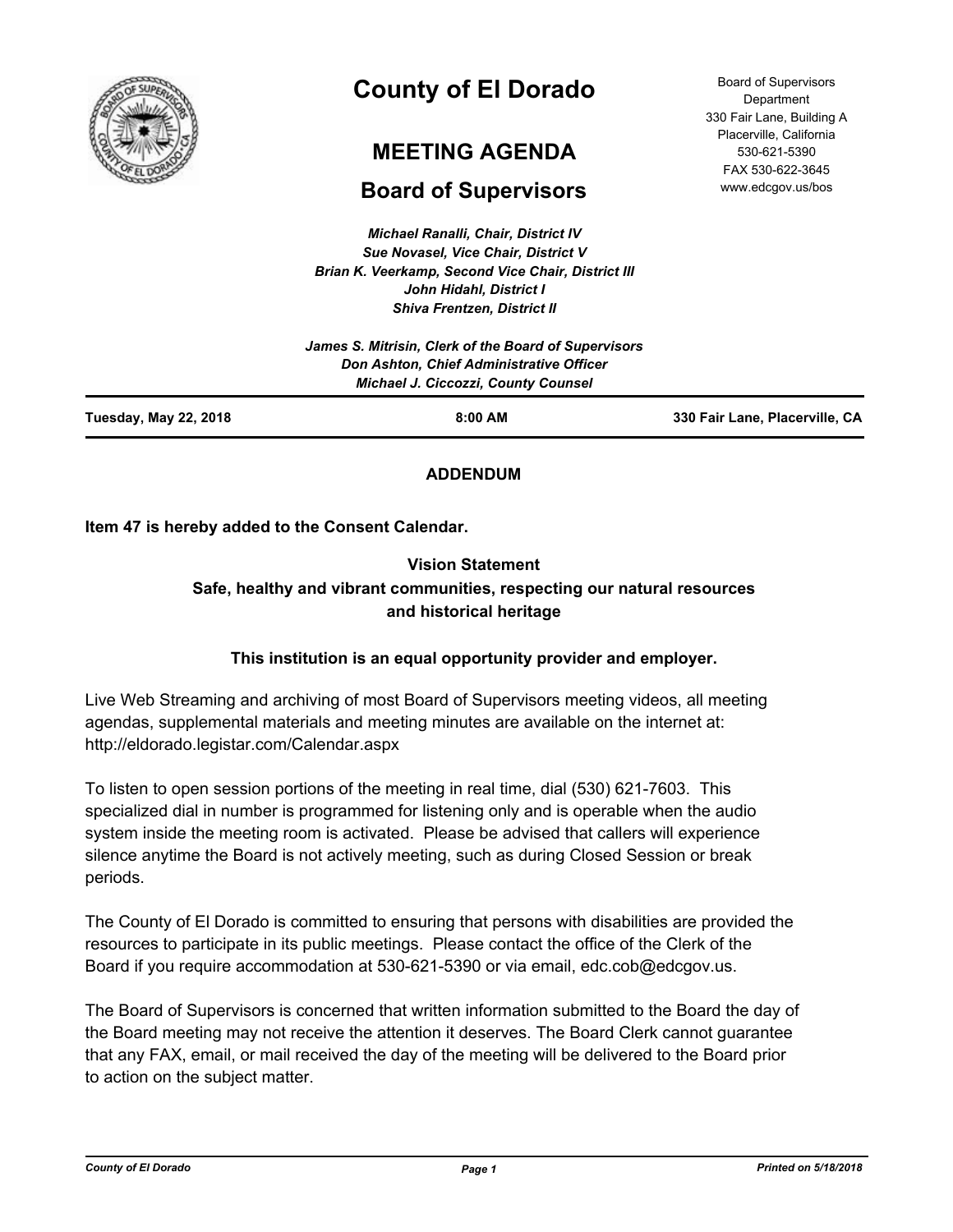The Board meets simultaneously as the Board of Supervisors and the Board of Directors of the Air Quality Management District, In-Home Supportive Services, Public Housing Authority, Redevelopment Agency and other Special Districts.

For Purposes of the Brown Act § 54954.2 (a), the numbered items on this Agenda give a brief description of each item of business to be transacted or discussed. Recommendations of the staff, as shown, do not prevent the Board from taking other action.

Materials related to an item on this Agenda submitted to the Board of Supervisors after distribution of the agenda packet are available for inspection during normal business hours in the public viewing packet located in Building A, 330 Fair Lane, Placerville or in the Board Clerk's Office located at the same address. Such documents are also available on the Board of Supervisors' Meeting Agenda webpage subject to staff's ability to post the documents before the meeting.

## **PROTOCOLS FOR PUBLIC COMMENT**

Public comment will be received at designated periods as called by the Board Chair.

Public comment on items scheduled for Closed Session will be received before the Board recesses to Closed Session.

Except with the consent of the Board, individuals shall be allowed to speak to an item only once.

On December 5, 2017 the Board adopted the following protocol relative to public comment periods:

Time for public input will be provided at every Board of Supervisors meeting. Individuals will have three minutes to address the Board. Individuals authorized by organizations will have three minutes to present organizational positions and perspectives and may request additional time, up to five minutes. At the discretion of the Board, time to speak by any individual may be extended.

A total of 20 minutes will be allocated for public comment during Open Forum and for each agenda item to be discussed. Public comment on certain agenda items designated and approved by the Board may be treated differently with specific time limits per speaker or a limit on the total amount of time designated for public comment. It is the intent of the Board that quasi-judicial matters have additional flexibility depending upon the nature of the issue.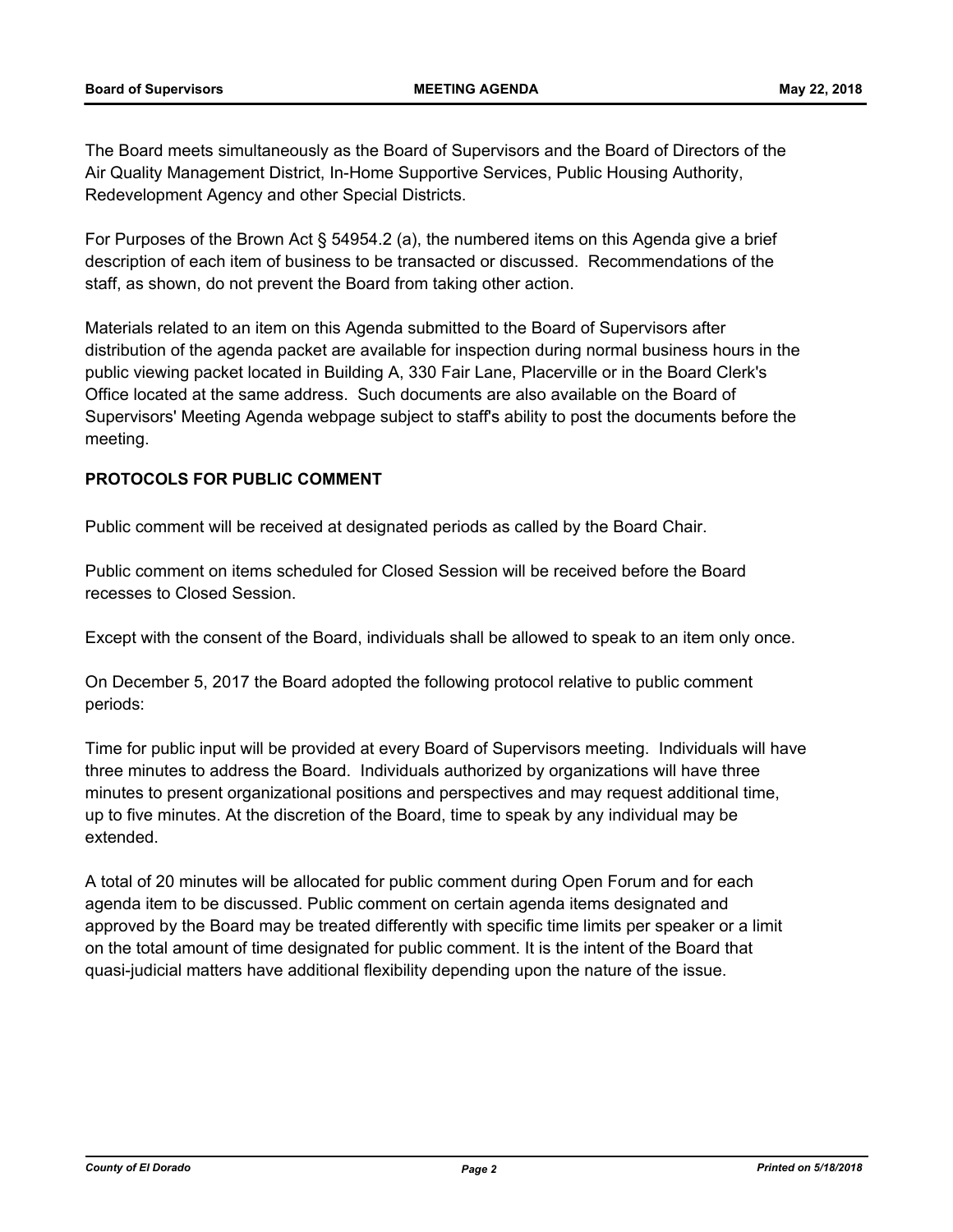Individual Board members may ask clarifying questions but will not engage in substantive dialogue with persons providing input to the Board.

If a person providing input to the Board creates a disruption by refusing to follow Board guidelines, the Chair of the Board may take the following actions.

Step 1. Request the person adhere to Board guidelines. If the person refuses, the Chair may ask the Clerk to turn off the speaker's microphone.

Step 2. If the disruption continues, the Chair may order a recess of the Board meeting.

Step 3. If the disruption continues, the Chair may order the removal of the person from the Board meeting.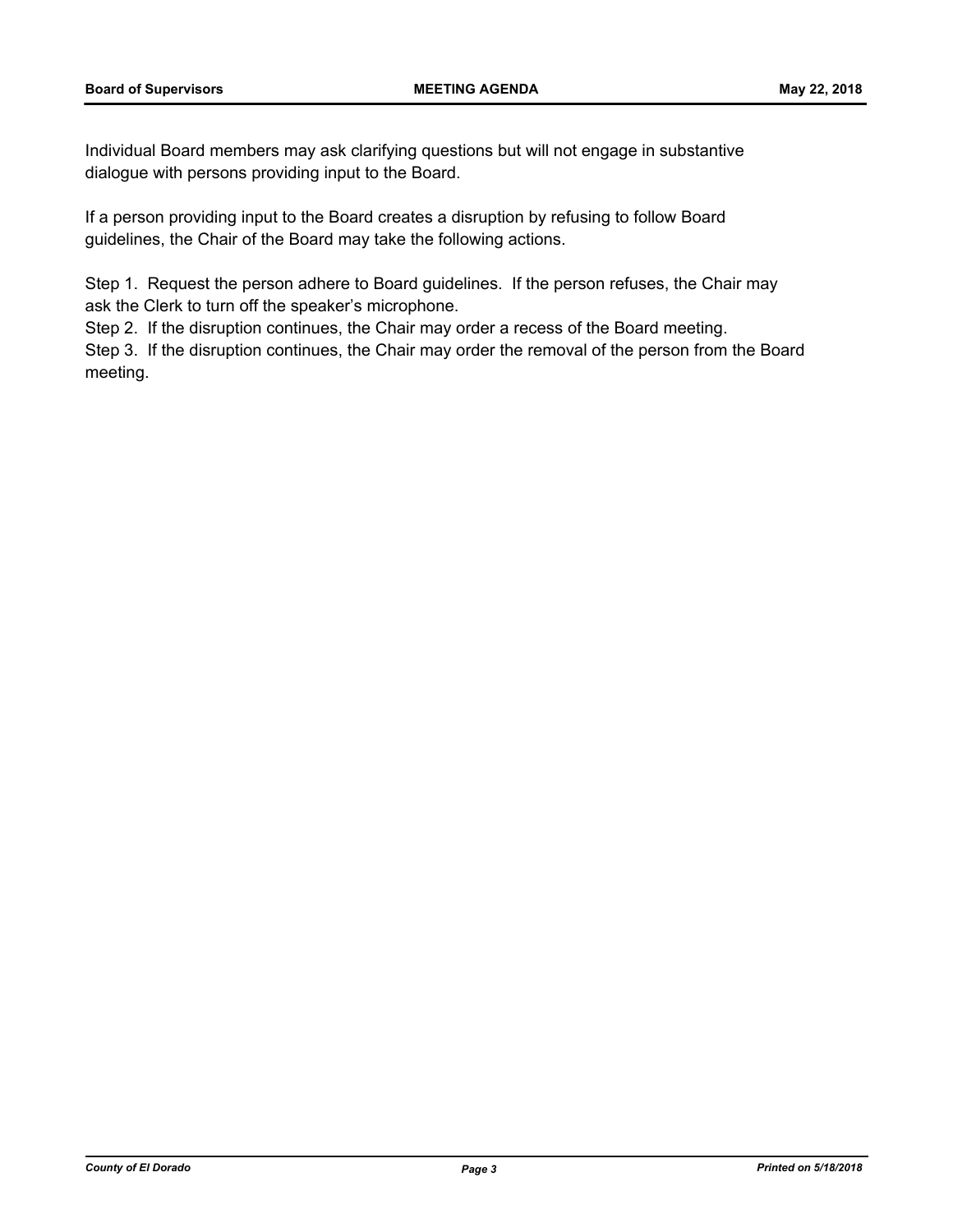## **8:00 A.M. - CALL TO ORDER AND RECESS TO CLOSED SESSION**

## **9:00 A.M. - RECONVENE TO OPEN SESSION AND CLOSED SESSION REPORTS**

### **INVOCATION AND PLEDGE OF ALLEGIANCE TO THE FLAG**

#### **ADOPTION OF THE AGENDA AND APPROVAL OF CONSENT CALENDAR**

The Board may make any necessary additions, deletions or corrections to the agenda including moving items to or from the Consent Calendar and adopt the agenda and the Consent Calendar with one single vote. A Board member may request an item be removed from the Consent Calendar for discussion and separate Board action. At the appropriate time as called by the Board Chair, members of the public may make a comment on matters on the Consent Calendar prior to Board action.

## **OPEN FORUM**

Open Forum is an opportunity for members of the public to address the Board of Supervisors on subject matter that is not on their meeting agenda and within their jurisdiction. Public comments during Open Forum are limited to three minutes per person. Individuals authorized by organizations will have three minutes to present organizational positions and perspectives and may request additional time, up to five minutes. The total amount of time reserved for Open Forum is 20 Minutes.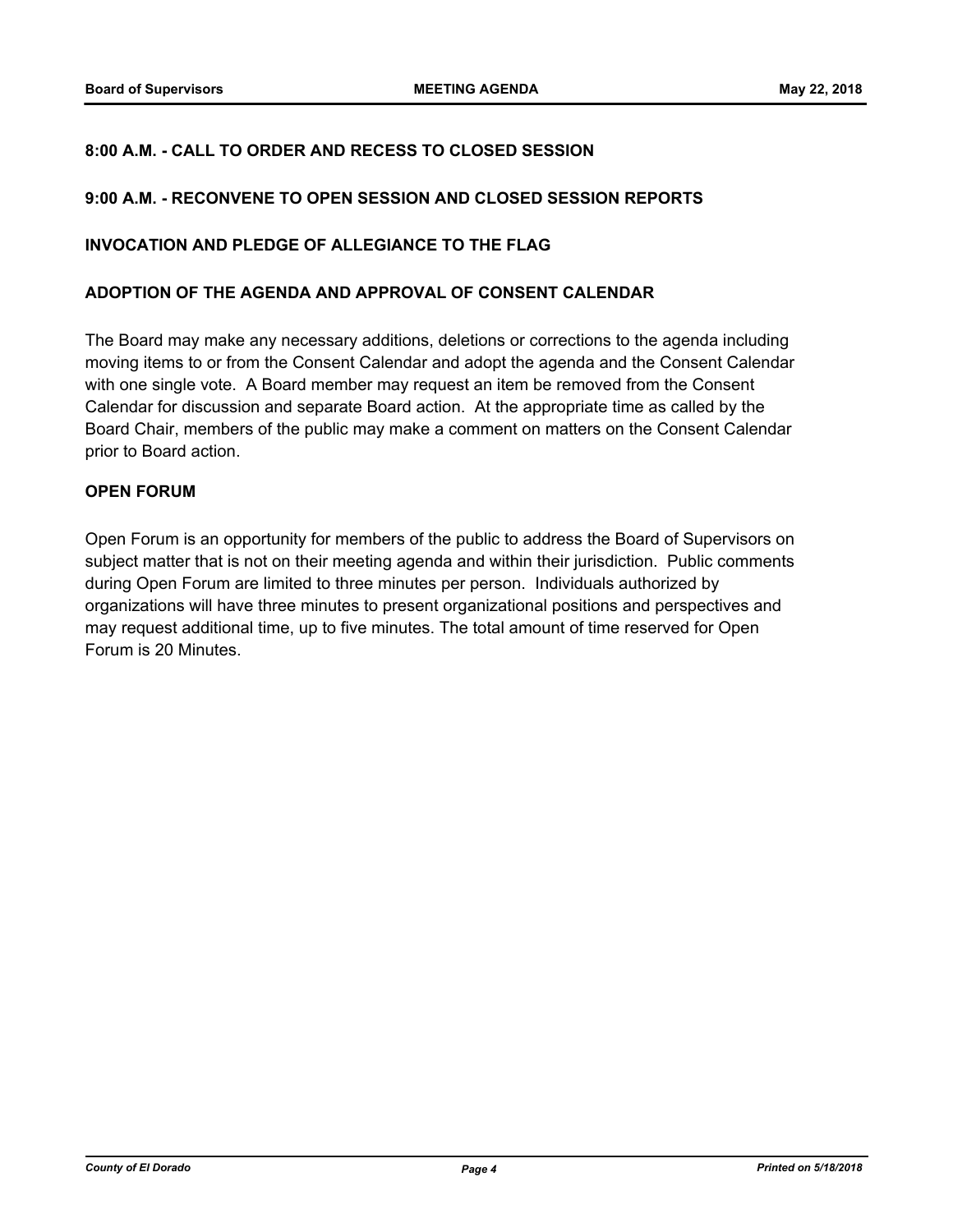#### **CONSENT CALENDAR**

**1.** [18-0831](http://eldorado.legistar.com/gateway.aspx?m=l&id=/matter.aspx?key=24178) Clerk of the Board recommending the Board approve the Minutes from the regular meeting of the Board of Supervisors of May 15, 2018.

## **GENERAL GOVERNMENT - CONSENT ITEMS**

- **2.** [18-0772](http://eldorado.legistar.com/gateway.aspx?m=l&id=/matter.aspx?key=24119) Auditor-Controller recommending the Board receive and file the report on "Comparison of Actual Tax Proceeds to Adopted Appropriations Limit", the schedule of Prop 4 Compliance for Fiscal Year 2016-17 Actual Revenues, the schedule of Prop 4 Compliance for Fiscal Year 2017-18 Adopted Revenues and set a public hearing for June 12, 2018 at 11:00 a.m. for the discussion and adoption of the resolution for the Appropriations Limit for Fiscal Year 2018-19.
- **3.** [18-0763](http://eldorado.legistar.com/gateway.aspx?m=l&id=/matter.aspx?key=24110) Chief Administrative Office recommending the Board approve and authorize the Chair to sign a budget transfer increasing the Alternate Dispute Resolution Special Revenue Fund revenue (use of existing fund balance) and appropriations by \$22,000, due to unanticipated Fiscal Year 2016-17 expenses paid in Fiscal Year 2017-18. (4/5 vote required)

**FUNDING:** Alternate Dispute Resolution Special Revenue Fund.

- **4.** [18-0809](http://eldorado.legistar.com/gateway.aspx?m=l&id=/matter.aspx?key=24156) Chief Administrative Office and the joint Board of Supervisors/Grand Jury Annual Audit Committee recommending the Board receive and file the audits of the County's financial statements, performed by Maze & Associates, for the year ending June 30, 2017. Reports include: A) Annual Financial Report;
	- B) Single Audit Report;
	- C) Appropriations Limit Calculation;
	- D) California Department of Community Services & Development
	- Programs Specific Grant Audit Report;
	- E) Memorandum on Internal Controls; and
	- F) Treasury Compliance Audit.

## **FUNDING:** N/A

**5.** [18-0797](http://eldorado.legistar.com/gateway.aspx?m=l&id=/matter.aspx?key=24144) Chief Administrative Office, Facilities Division, recommending the Board authorize the Chief Administrative Officer to sign the attached representation letter with Turton Commercial Real Estate to serve as the sole and exclusive broker to represent the County of El Dorado in negotiations to purchase parcel number 323-400-16-100.

**FUNDING:** N/A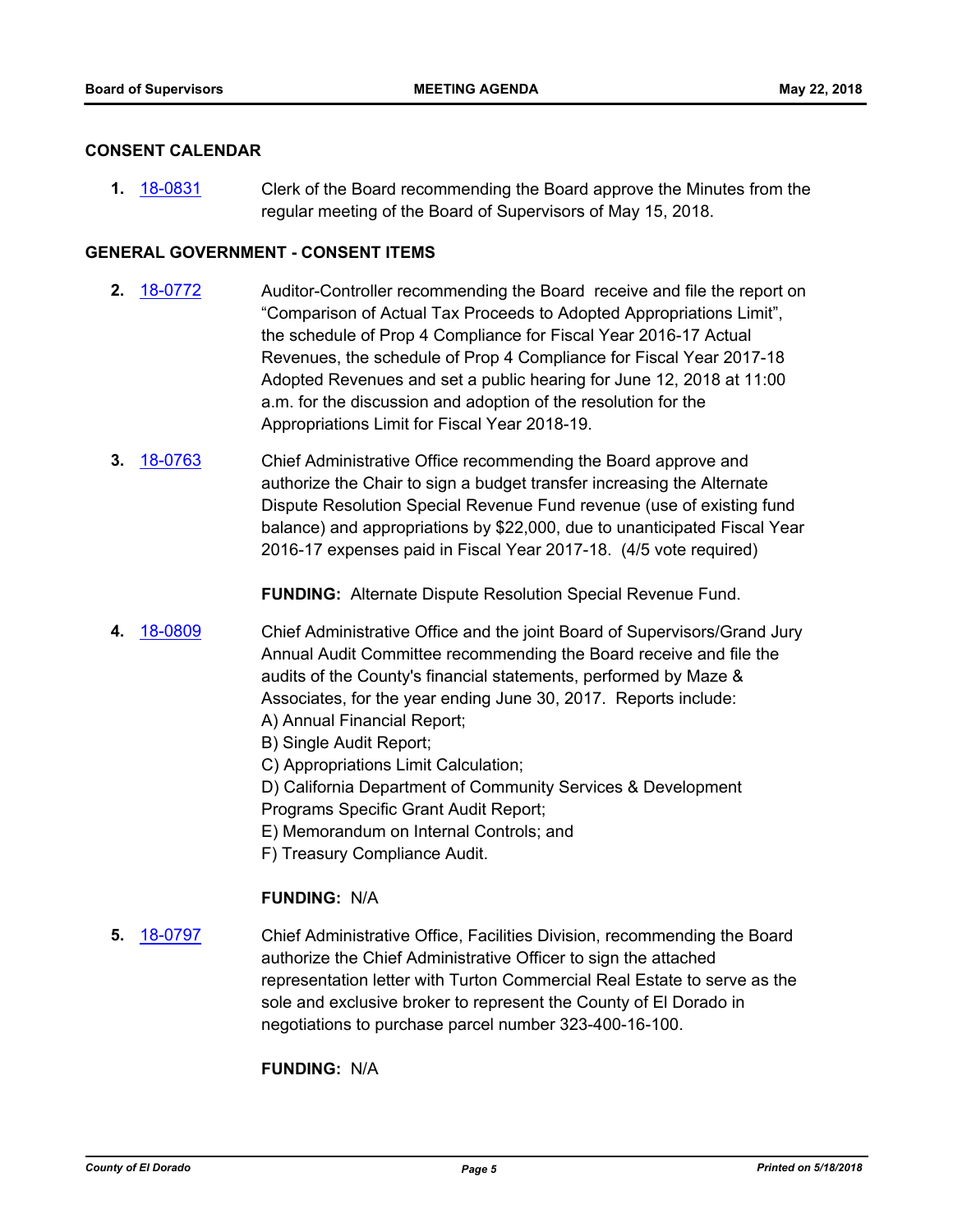**6.** [18-0764](http://eldorado.legistar.com/gateway.aspx?m=l&id=/matter.aspx?key=24111) Chief Administrative Office, Facilities Division, recommending the Board: 1) Find that the proposed property acquisition of 3368 Sandy Way in South Lake Tahoe is categorically exempt from review pursuant to California Environmental Quality Act (CEQA) Guideline section 15301(a); and 2) Direct and authorize staff to determine that the contingencies are satisfied and authorize the close of escrow to occur no earlier than 35 days after the filing of the CEQA Notice of Exemption.

**FUNDING:** Public Health Fund Balance.

**7.** [18-0749](http://eldorado.legistar.com/gateway.aspx?m=l&id=/matter.aspx?key=24096) Chief Administrative Office, Procurement and Contracts Division, presenting items of County surplus property and recommending the Board of Supervisors consider the following: 1) Declare forty (40) Carbon Monoxide (CO) Detectors as surplus in accordance with the procedures outlined in the County's Purchasing Ordinance, Chapter 3.12 and Section 3.12.220 thereof; and 2) Authorize the Purchasing Agent to execute an agreement for the donation of the above surplus to El Dorado Hills Fire Department.

## **FUNDING:** N/A

**8.** [18-0755](http://eldorado.legistar.com/gateway.aspx?m=l&id=/matter.aspx?key=24102) Chief Administrative Office, Procurement and Contracts Division, presenting items of County surplus property and recommending the Board of Supervisors consider the following:

> 1) Declare listed items as surplus in accordance with the procedures outlined in the County's Purchasing Ordinance, Chapter 3.12 and Section 3.12.220 thereof; and

> 2) Authorize the Purchasing Agent to execute an agreement for the donation of the above surplus to the County of Sacramento Public Health Lab.

**FUNDING:** N/A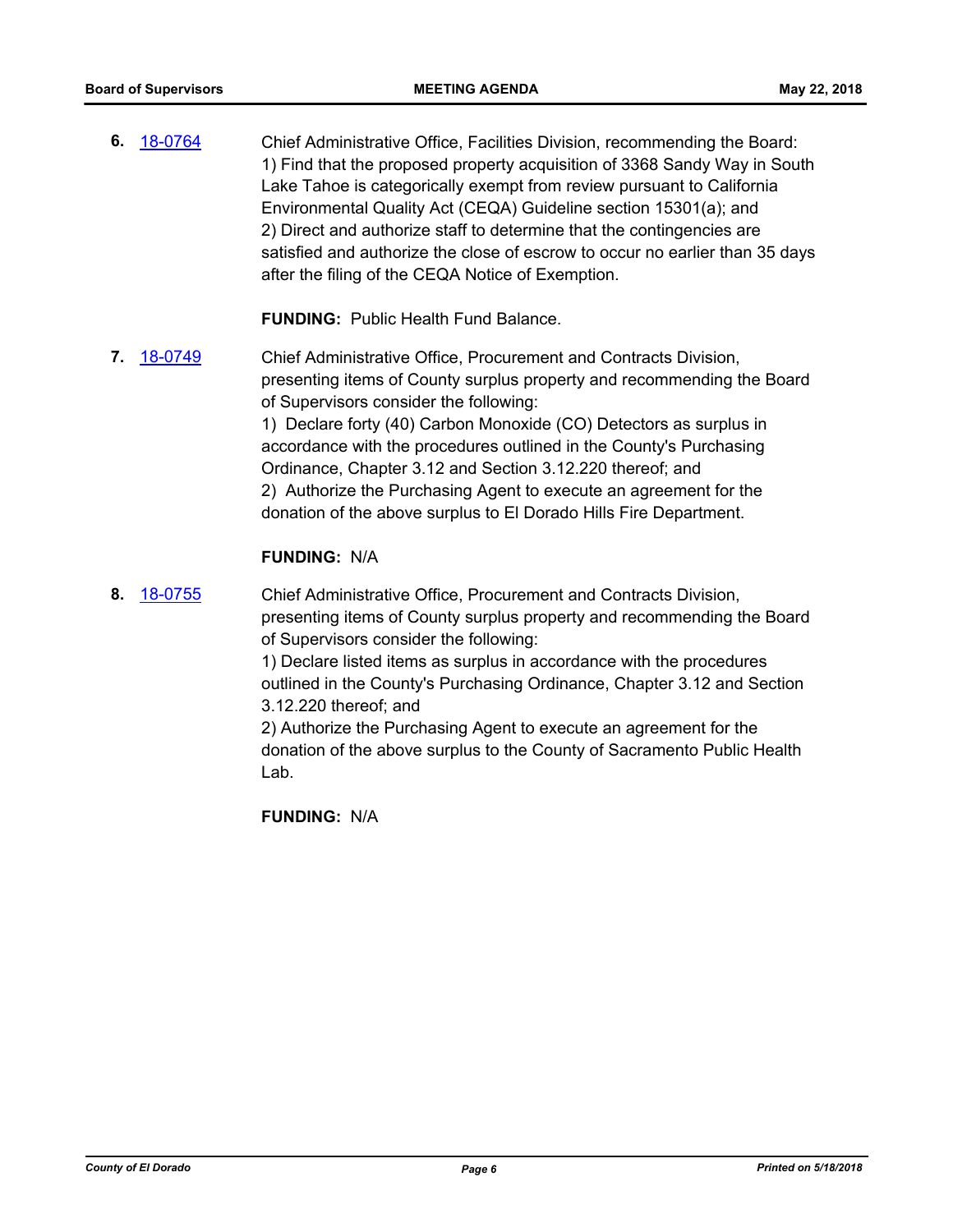| 9.<br>18-0734      | Human Resources Department recommending the Board approve the<br>following:                                                                                                                                              |
|--------------------|--------------------------------------------------------------------------------------------------------------------------------------------------------------------------------------------------------------------------|
|                    | 1) Revised department-specific class specifications for the Department of                                                                                                                                                |
|                    | Agriculture Weights and Measures: Agricultural Biologist/Standards                                                                                                                                                       |
|                    | Inspector I/II/III (deep class: title change from Agricultural                                                                                                                                                           |
|                    | Biologist/Standards Inspector I/II/Sr.) and Agricultural                                                                                                                                                                 |
|                    | Commissioner/Sealer Weights and Measures;                                                                                                                                                                                |
|                    | 2) Revised department-specific class specifications for Air Quality                                                                                                                                                      |
|                    | Management District: Air Quality Engineer, Air Quality Specialist I/II, and<br>Sr. Air Quality Specialist;                                                                                                               |
|                    | 3) New department-specific class specification for Air Quality Management                                                                                                                                                |
|                    | District: Sr. Air Quality Engineer;                                                                                                                                                                                      |
|                    | 4) Revised department-specific class specification for Environmental                                                                                                                                                     |
|                    | Management: Director of Environmental Management, Disposal Site                                                                                                                                                          |
|                    | Supervisor, Environmental Health Specialist I/II, Environmental Health                                                                                                                                                   |
|                    | Specialist III (title change from Sr. Environmental Health Specialist),                                                                                                                                                  |
|                    | Hazardous Materials-Recycling Specialist, Vector Control Technician I/II,                                                                                                                                                |
|                    | and Sr. Vector Control Technician;                                                                                                                                                                                       |
|                    | 5) New department-specific class specification for Information                                                                                                                                                           |
|                    | Technologies: Business Systems Analyst I/II; and                                                                                                                                                                         |
|                    | 6) Revised County-wide class specification: Development Technician I/II;                                                                                                                                                 |
|                    | 7) Adopt and authorize the Chair to sign Resolution 095-2018 to approve                                                                                                                                                  |
|                    | the following:                                                                                                                                                                                                           |
|                    | a) The Job Class Numbers, salary ranges, and bargaining units for the                                                                                                                                                    |
|                    | following classifications: Sr. Air Quality Engineer, and the flexibly staffed<br>classification of Business Systems Analyst I/II;                                                                                        |
|                    | b) The reclassification/allocation of one (1.0 FTE) position from                                                                                                                                                        |
|                    | Department Analyst I/II to Administrative Analyst I/II in the Environmental                                                                                                                                              |
|                    | Management Department;                                                                                                                                                                                                   |
|                    | c) The classification title change from (deep class) Agricultural                                                                                                                                                        |
|                    | Biologist/Standards Inspector I/II/Sr. to (deep class) Agricultural                                                                                                                                                      |
|                    | Biologist/Standards Inspector I/II/III; and                                                                                                                                                                              |
|                    | d) The classification title change from Sr. Environmental Health Specialist<br>to Environmental Health Specialist III                                                                                                    |
|                    | N/A<br><b>FUNDING:</b>                                                                                                                                                                                                   |
| 10. <u>18-0754</u> | Human Resources Department recommending the Board adopt and<br>authorize the Chair to sign Resolution 096-2018 approving the new salary<br>range (due to internal equity) for the classification of Registrar of Voters. |

**FUNDING:** General Fund.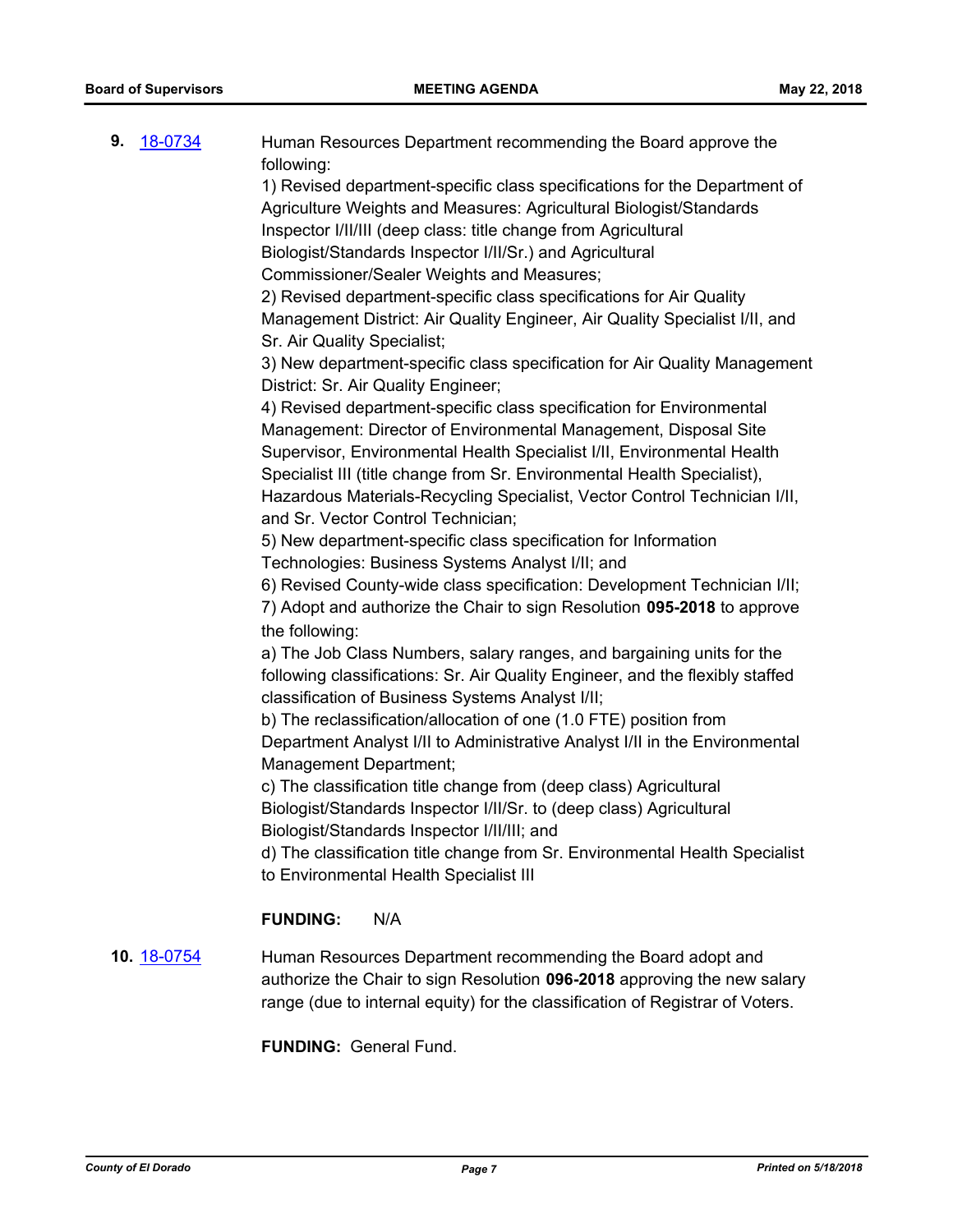| 11. 18-0779 | Human Resources Department recommending the Board:                                                                                                  |
|-------------|-----------------------------------------------------------------------------------------------------------------------------------------------------|
|             | 1) Adopt the following new County-wide class specifications: Student Intern                                                                         |
|             | (Extra Help), Student Intern-Undergraduate (Extra Help), and Student                                                                                |
|             | Intern-Graduate/Law (Extra Help); and                                                                                                               |
|             | 2) Adopt and authorize the Chair to sign Resolution 092-2018 to approve                                                                             |
|             | the following:                                                                                                                                      |
|             | a) Abolish the Engineering Student Intern - Extra Help classification (Job<br>Class Number: 4713);                                                  |
|             | b) Abolish the Post-Doctorate Psychology Intern - Extra Help classification<br>(Job Class Number: 8199); and                                        |
|             | c) Adopt the following new classifications, job class numbers, bargaining<br>units, and salary ranges: Student Intern - Undergraduate (Extra Help), |
|             | Student Intern - Graduate/Law (Extra Help), and Student Intern - Post                                                                               |
|             | Doctorate (Extra Help).                                                                                                                             |
|             |                                                                                                                                                     |
|             | <b>FUNDING: N/A</b>                                                                                                                                 |
| 12. 18-0778 | Information Technologies Department recommending the Board adopt and<br>authorize the Chair to sign Resolution 099-2018 to:                         |
|             | 1) Delete one (1.0 FTE) Information Technology Technician Trainee/I/II/Sr.<br>position; and                                                         |
|             | 2) Authorize the Human Resources Department to initiate and process a                                                                               |

reduction in force.

**FUNDING:** N/A - General Fund Cost Reduction.

**13.** [18-0667](http://eldorado.legistar.com/gateway.aspx?m=l&id=/matter.aspx?key=24012) Treasurer-Tax Collector recommending the Board discharge the Treasurer-Tax Collector's Office from further accountability to collect the debts listed on the attached Discharge of Accountability Report in the amount of \$51,415.05, pursuant to Government Code Sections 25257 through 25259. These debts are deemed uncollectible due to death of debtor or bankruptcy. (Cont. 5/15/18, Item 5)

## **FUNDING:** N/A

**14.** [18-0835](http://eldorado.legistar.com/gateway.aspx?m=l&id=/matter.aspx?key=24182) Supervisor Frentzen recommending the Board approve and authorize the Chair to sign a letter in support of Assembly Bill 2258 (Caballero), grant program. This bill is sponsored by the California Association of Local Agency Formation Commissions (CALAFCO) and establishes a funding program to provide grants to Local Agency Formation Commissions (LAFCOs) for conducting in-depth studies and analyses of local government agencies and services for the purposes of creating improved efficiencies in the delivery of local government services and completing the dissolution of inactive special districts. The grant program would be administered by the Strategic Growth Council and would sunset on December 31, 2023.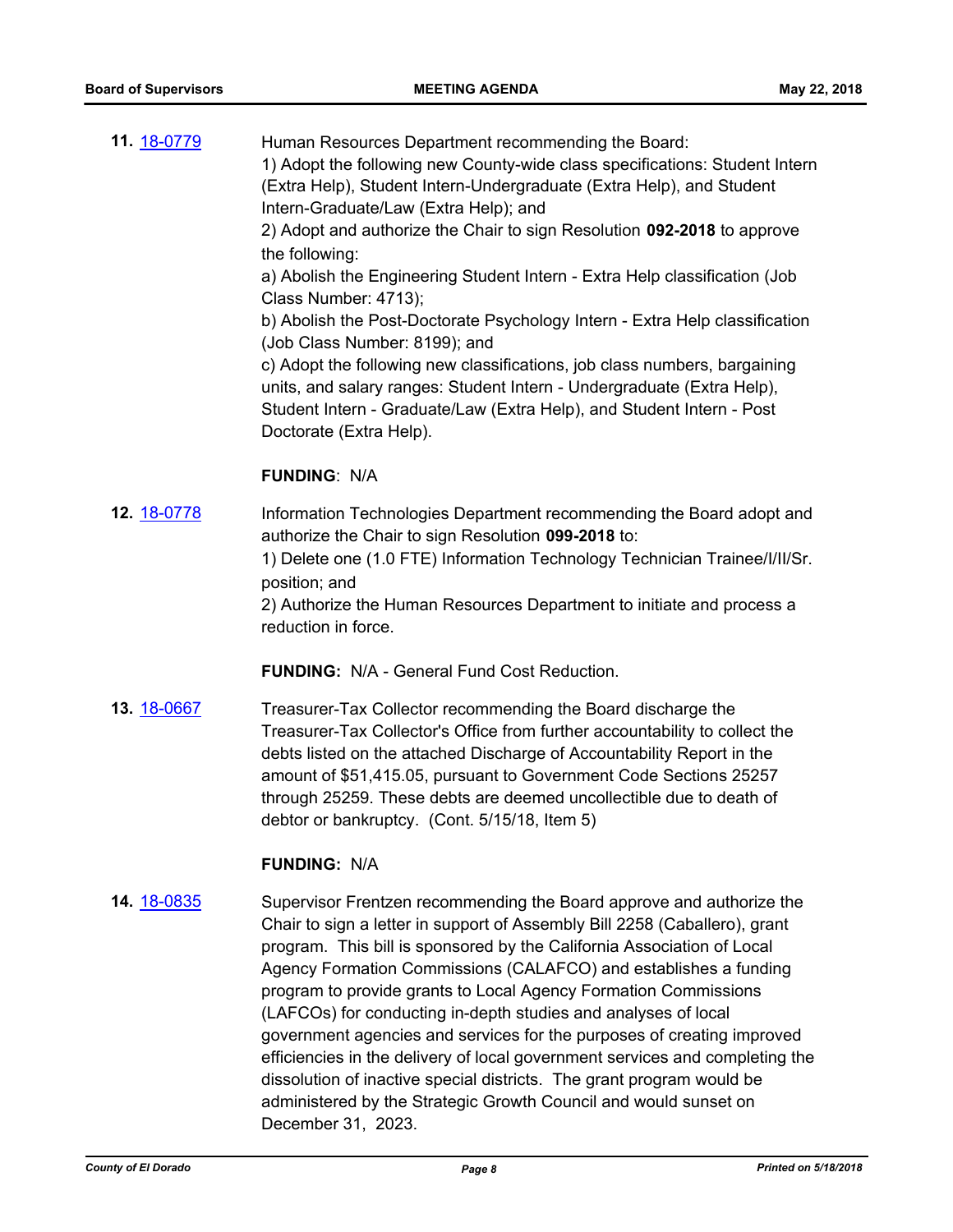**15.** [16-0305](http://eldorado.legistar.com/gateway.aspx?m=l&id=/matter.aspx?key=20961) Supervisor Ranalli recommending the Board find that a state of emergency continues to exist in El Dorado County as a result of unprecedented tree mortality due to drought conditions and related bark beetle infestations. (Cont. 5/15/18, Item 7)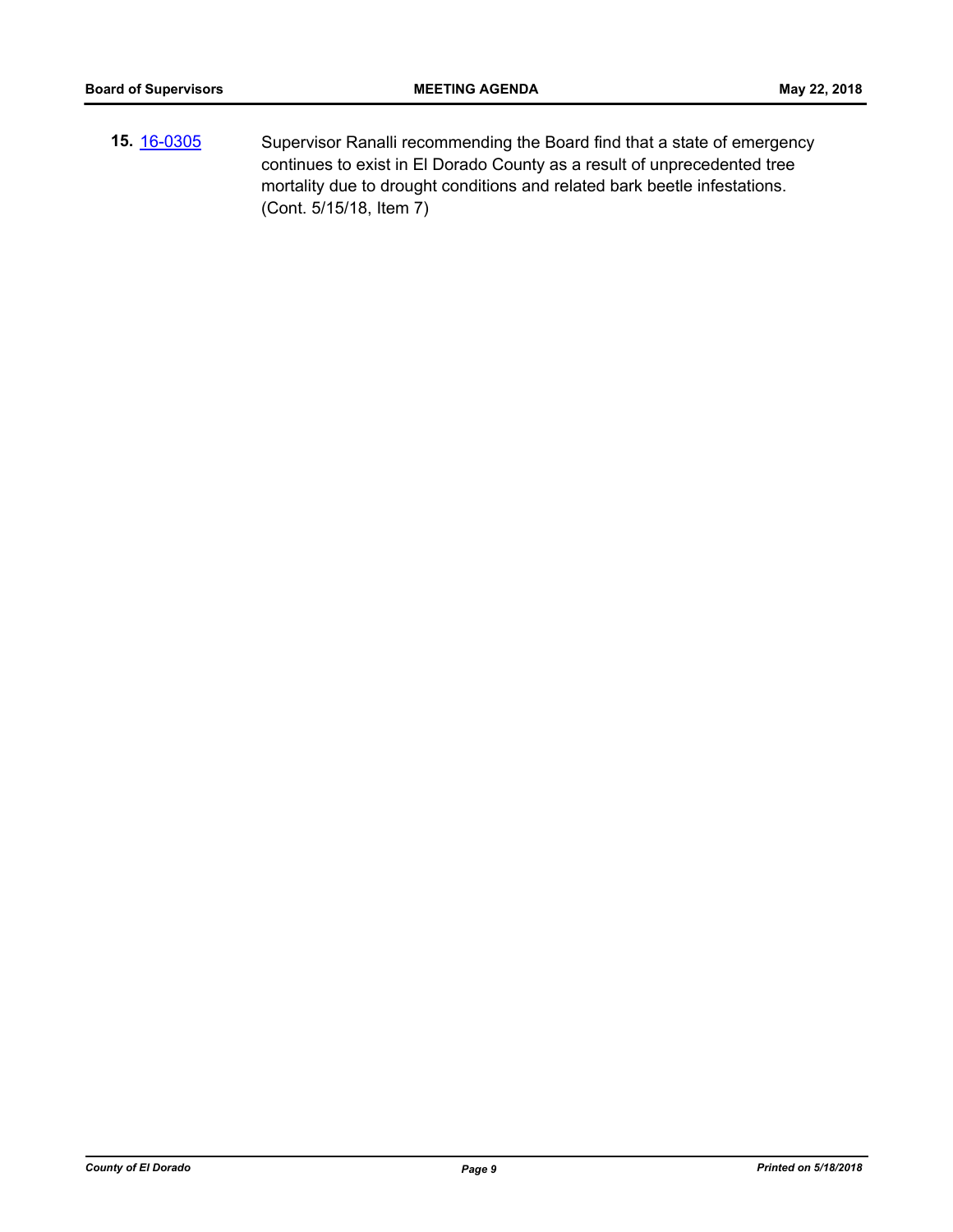#### **HEALTH AND HUMAN SERVICES - CONSENT ITEMS**

**16.** [18-0739](http://eldorado.legistar.com/gateway.aspx?m=l&id=/matter.aspx?key=24086) Health and Human Services Agency (HHSA), in conjunction with Sheriff's Department and Probation, recommending the Board: 1) Approve and authorize the Chair to sign Agreement 18-95035 (County Agreement 2947) with California Department of Health Care Services, for the provision of the Medi-Cal County Inmate Program, with a maximum obligation of \$403,047.61, for the term July 1, 2018 through June 30, 2019; 2) Authorize the Purchasing Agent, or designee, to execute further documents relating to Agreement 18-95035, including amendments that do not increase the dollar amount or term of the Agreement, and contingent upon approval by County Counsel and Risk Management; and 3) Authorize the HHSA Director, HHSA Chief Fiscal Officer (CFO), Sheriff, or Sheriff's Office CFO to administer any subsequent administrative documents, including required fiscal and programmatic reports.

**FUNDING:** Federal (Medicaid).

**17.** [18-0771](http://eldorado.legistar.com/gateway.aspx?m=l&id=/matter.aspx?key=24118) Health and Human Services Agency, the Probation Department, and the Sheriff's Office recommending the Board:

> 1) Authorize the submission of a grant application to the United States Department of Justice, Office of Justice Programs - Bureau of Justice Assistance, for the Justice and Mental Health Collaboration Program grant in support of the Stepping Up Initiative in the amount of \$400,000; 2) Authorize the Chief Probation Officer to execute the Grant Application, and associated certifications and questionnaires;

3) Delegate authority to the Chief Probation Officer to accept funding and execute the grant agreement, if awarded, including any extension(s) or amendment(s) thereto, contingent upon County Counsel and Risk Management approval; and

4) Authorize the Chief Probation Officer to administer any agreement or subsequent administrative documents relating to said award, including required fiscal and programmatic reports.

**FUNDING:** 80% Federal Funding / 20% matching contribution (met with existing AB 109 Funding).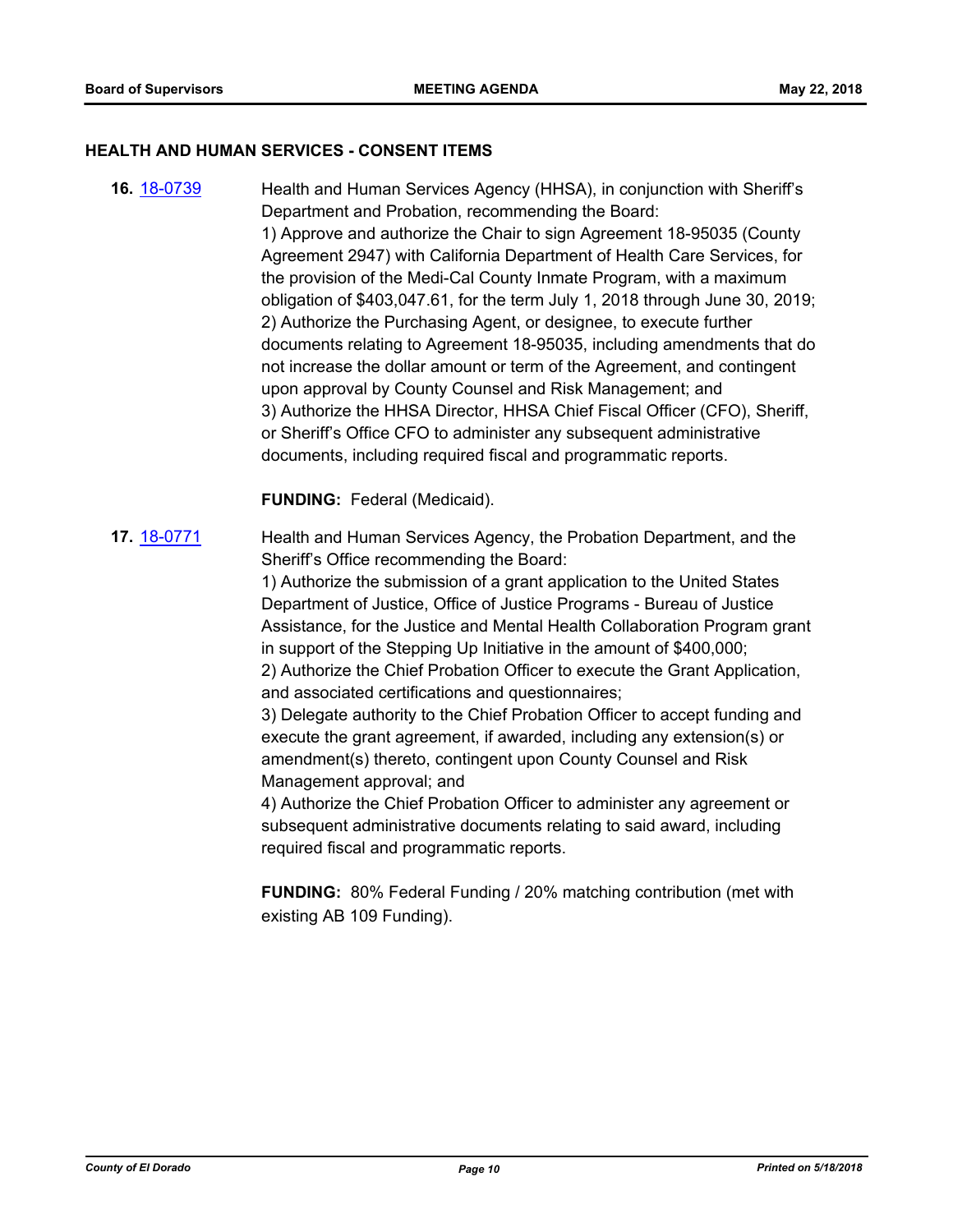#### **LAND USE AND DEVELOPMENT - CONSENT ITEMS**

**18.** [18-0358](http://eldorado.legistar.com/gateway.aspx?m=l&id=/matter.aspx?key=23701) Community Development Services, Department of Transportation, recommending the Board approve and authorize the Chair to sign the Third Amendment to Task Order 01, TO 126-S1611-01-03, for construction support services for various subdivisions, permits, and development-driven construction projects, issued to Ghirardelli Associates, Inc., under Agreement for Services 126-S1611, to increase the not-to-exceed amount of the Task Order by \$245,000 for a total not-to-exceed amount of \$935,000, to provide for continuing subdivision inspection services for the remainder of the construction season, with no increase in rates and no change to the expiration date of the contract.

**FUNDING:** Developer Funded.

**19.** [18-0405](http://eldorado.legistar.com/gateway.aspx?m=l&id=/matter.aspx?key=23750) Community Development Services, Department of Transportation, recommending the Board approve and authorize the Chair to sign Agreement for Services 2885 with Drake, Haglan & Associates, Inc., for a not-to-exceed amount of \$513,364.18, to provide construction management and environmental support services for the Sly Park Road at Clear Creek Crossing - Bridge Replacement Project, CIP 77115, for a term commencing upon execution by both parties and expiring three years thereafter.

> **FUNDING:** Highway Bridge Program (86%), Regional Surface Transportation Program Funds - Exchange and Match (1%), Traffic Impact Mitigation Fees - Zones 1-7 and West Slope (12%), and Road Fund (<1%). (Federal and Local Funds)

- **20.** [18-0527](http://eldorado.legistar.com/gateway.aspx?m=l&id=/matter.aspx?key=23872) Community Development Services, Department of Transportation, recommending the Board consider the following pertaining to the 2018 Marshall Road Pavement Rehabilitation Project, Contract PW 18-31212, Project No 49307, Contract 2932: 1) Approve and adopt the Contract Documents; and
	- 2) Authorize advertisement for construction bids.

**FUNDING:** Road Fund - Local Discretionary Funds. (100% - Local)

**21.** [18-0540](http://eldorado.legistar.com/gateway.aspx?m=l&id=/matter.aspx?key=23885) Community Development Services, Department of Transportation, recommending the Board approve and authorize the Chair to sign the Offsite Road Improvement Agreement for North Silver Dove Way, Road Improvement Agreement 18-54823, between the County and the Developer, Lennar Winncrest, LLC.

**FUNDING:** Developer Funded.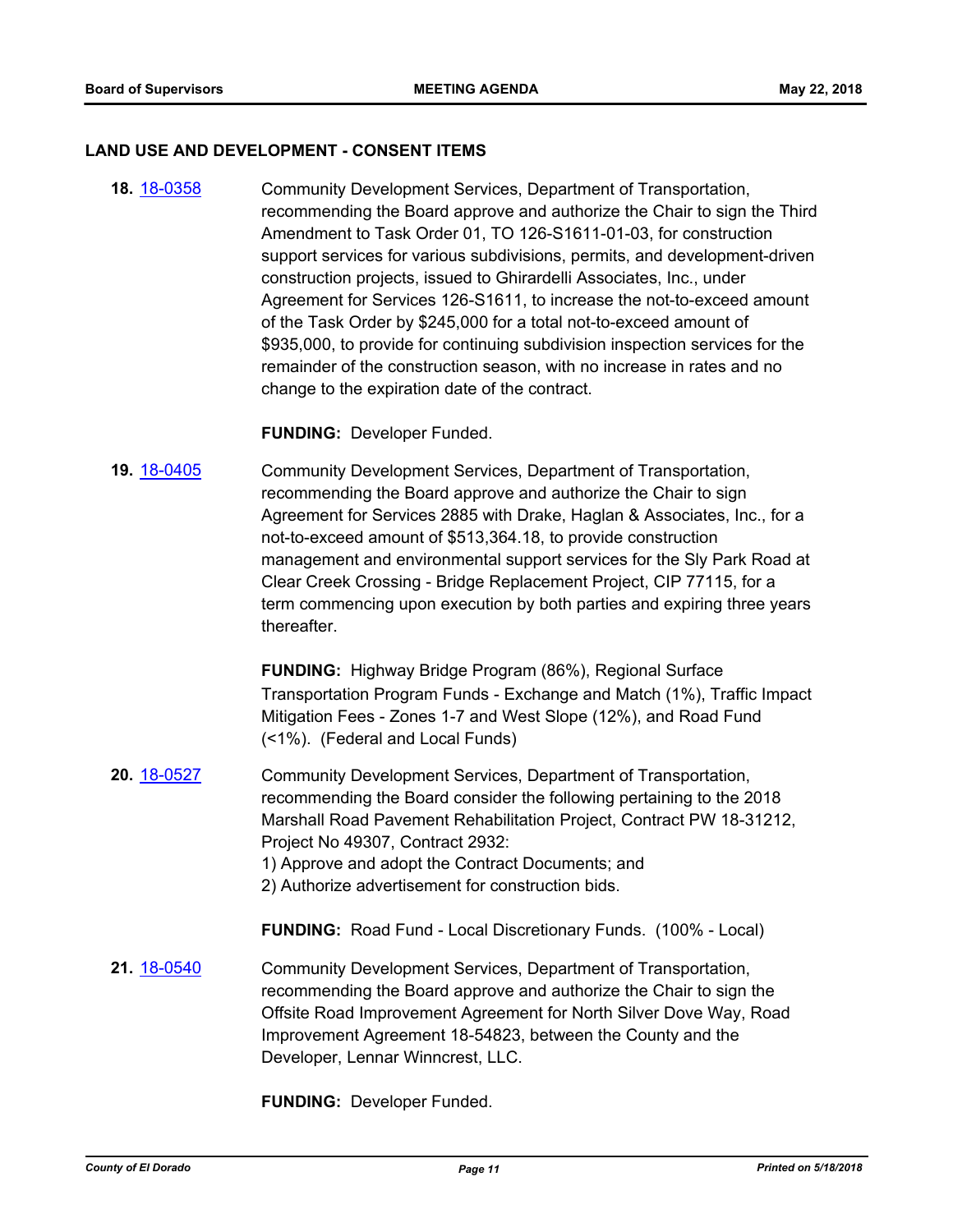**22.** [18-0557](http://eldorado.legistar.com/gateway.aspx?m=l&id=/matter.aspx?key=23902) Community Development Services, Department of Transportation, recommending the Board consider the following: 1) Approve and authorize the Chair to sign the Notice of Acceptance with Doug Veerkamp General Engineering, Inc., for the Kyburz Drive Culvert Repair Project, Contract PW 17-31169, CIP 78703; and 2) Approve and authorize the Clerk of the Board to release the Payment and Performance Bonds to the Surety upon notification from the Department of Transportation, after the one-year guarantee period.

> **FUNDING:** Local and State discretionary Road funding initially (100%), with Transportation staff working with the Federal Emergency Management Agency and the California Office of Emergency Services to obtain reimbursement of up to 93.75% of total project costs. (Local/State/Federal)

**23.** [18-0603](http://eldorado.legistar.com/gateway.aspx?m=l&id=/matter.aspx?key=23948) Community Development Services, Department of Transportation, recommending the Board adopt and authorize the Chair to sign Resolution **093-2018** accepting the 2017 revisions to the County of El Dorado Maintained Mileage System.

#### **FUNDING:** N/A

**24.** [18-0669](http://eldorado.legistar.com/gateway.aspx?m=l&id=/matter.aspx?key=24014) Community Development Services, Department of Transportation, recommending the Board consider the following actions related to the Hanks Exchange Road at Squaw Hollow Creek - Bridge Replacement Project, CIP 77135:

> 1) Adopt the California Environmental Quality Act (CEQA) Mitigated Negative Declaration and Mitigation Monitoring and Reporting Plan; and 2) Approve the Project as described in the CEQA Initial Study / Mitigated Negative Declaration.

**FUNDING:** Highway Bridge Program (99%) and Regional Surface Transportation Program (1%). (Federal Funds)

**25.** [18-0710](http://eldorado.legistar.com/gateway.aspx?m=l&id=/matter.aspx?key=24054) Community Development Services, Department of Transportation, recommending the Board approve and authorize the Chair to sign Agreement for Services 2798 with the Tahoe Resource Conservation District in an amount not to exceed \$113,500 and a term to become effective upon execution and expiring on December 31, 2019 for Monitoring Support Services for the Country Club Heights Phase 3 Erosion Control Project.

> **FUNDING:** California Tahoe Conservancy - Proposition 1 Grant Program (100%).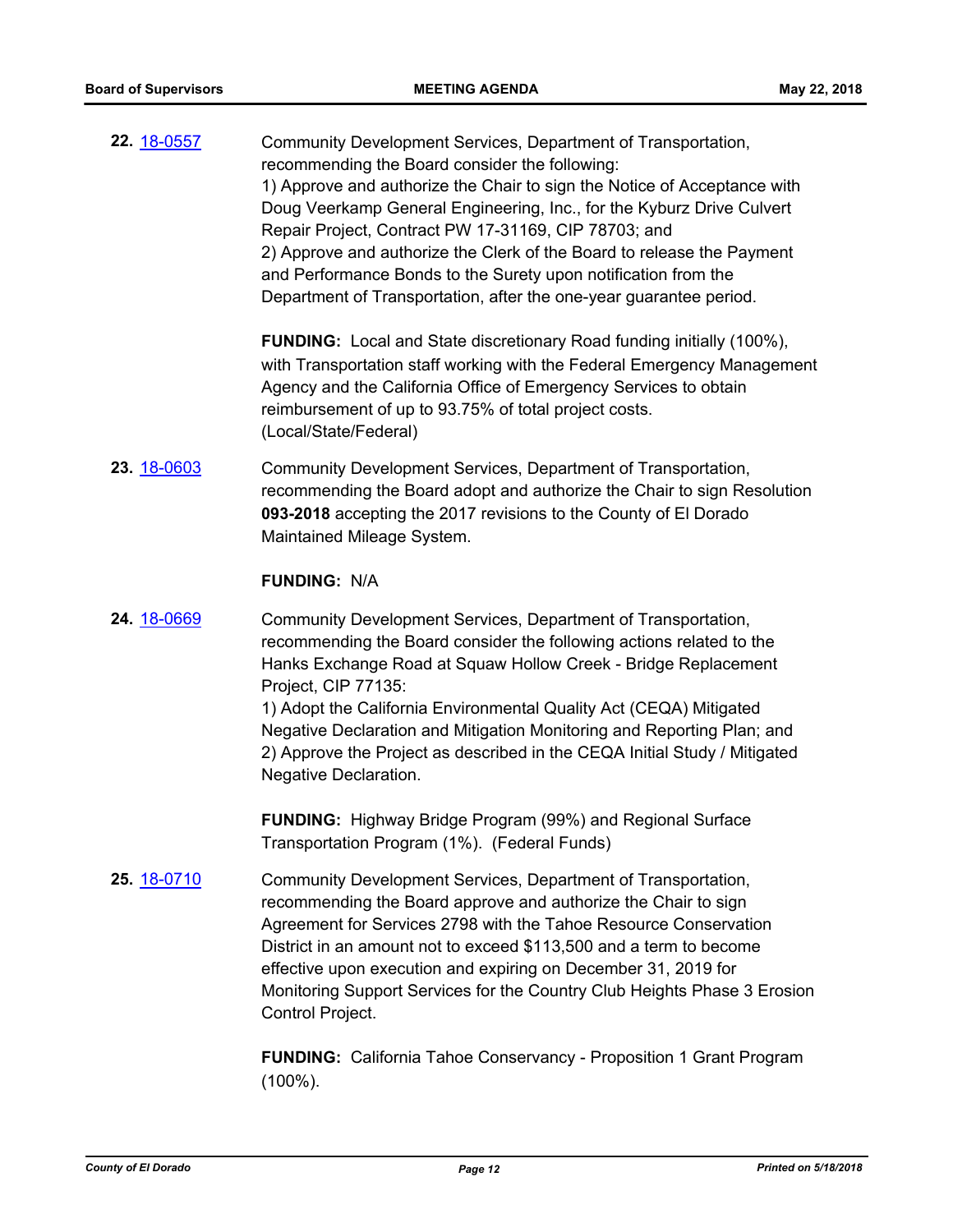**26.** [18-0801](http://eldorado.legistar.com/gateway.aspx?m=l&id=/matter.aspx?key=24148) Community Development Services, Department of Transportation, recommending the Board: 1) Approve and authorize the Chair to sign a budget transfer adjusting the budget for Fiscal Year 2017/18, in the amount of \$61,000, to allow for the

purchase of an equipment trailer for the Department of Transportation and for the retention of a street sweeper used in the South Lake Tahoe Basin; and

2) Approve the addition of an equipment trailer to the Department of Transportation fixed asset list (4/5 vote required to approve the budget transfer).

**FUNDING:** Transportation budget - no net increase.

**27.** [18-0808](http://eldorado.legistar.com/gateway.aspx?m=l&id=/matter.aspx?key=24155) Community Development Services, Department of Environmental Management, recommending the Board approve and authorize the Chair to sign a correction to a previously approved Budget Transfer to: 1) Increase the Environmental Management Phillips 66 Settlement Special Revenue Fund Operating Transfer Out appropriation by \$22,500 to provide the additional funding needed for the purchase of a tactical robot for hazardous materials emergency responses; and 2) Offset this \$22,500 appropriation with an increase in Use of Fund Balance. (4/5 vote required)

#### **FUNDING:** Various.

**28.** [18-0829](http://eldorado.legistar.com/gateway.aspx?m=l&id=/matter.aspx?key=24176) Planning and Building Department and Human Resources Department recommending the Board adopt and authorize the Chair to sign Resolution **100-2018** to rescind and replace Resolution 037-2018 to correct an error related to the Bargaining Unit and Job Class Number specified in the original resolution regarding the Deputy Director of Planning classification (vacant).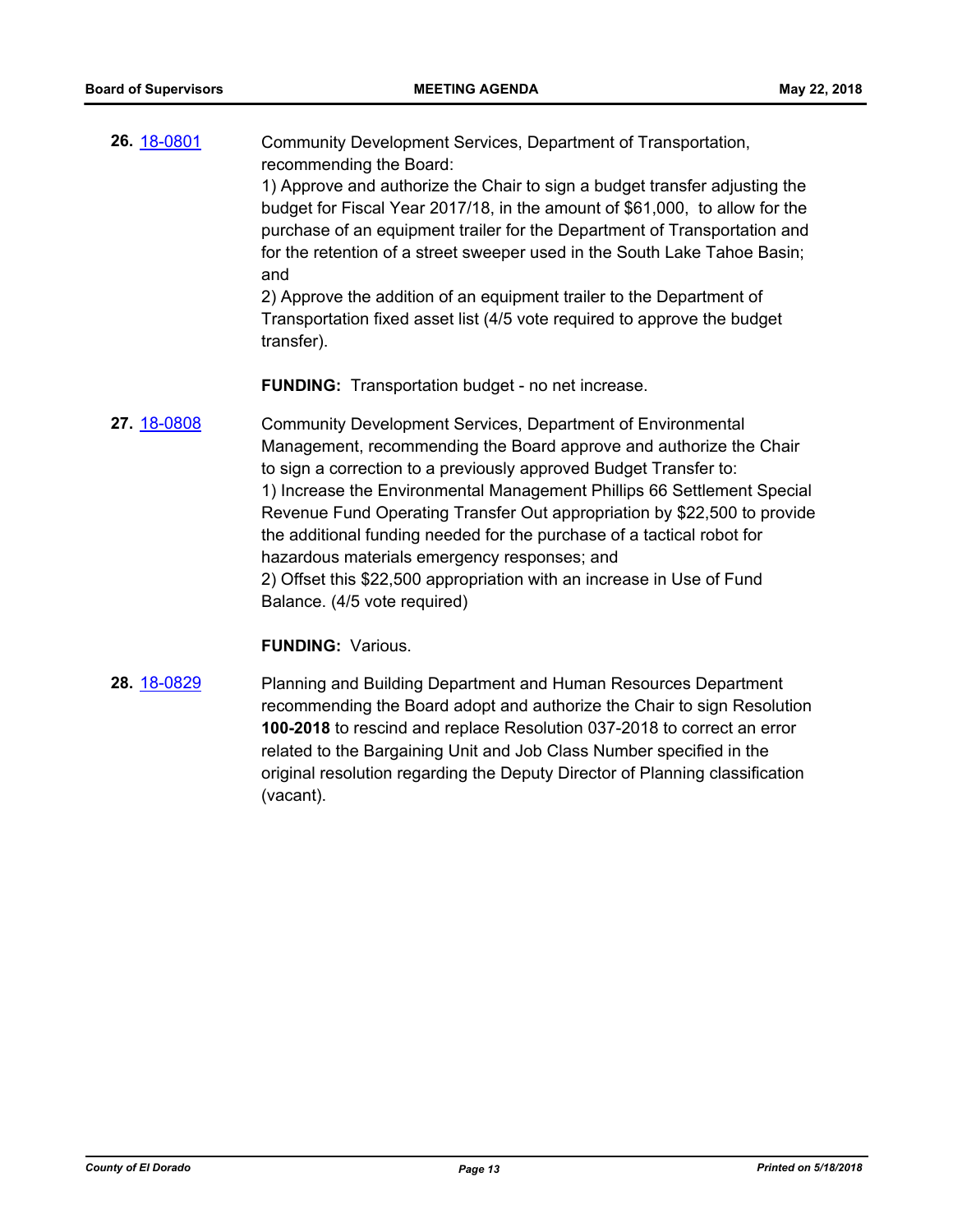#### **LAW AND JUSTICE - CONSENT ITEMS**

**29.** [18-0727](http://eldorado.legistar.com/gateway.aspx?m=l&id=/matter.aspx?key=24074) District Attorney recommending the Board adopt and authorize the Chair to sign Resolution **094-2018** authorizing the District Attorney to execute the Standard Agreement and Certification with California Victim Compensation Board for the grant period of July 1, 2018 through June 30, 2021 in the amount of \$490,047, including any extensions or amendments thereof (subject to approval by County Counsel) which may be prompted by changes in funding levels and would not increase net county cost.

**FUNDING:** California Victim Compensation Government Claims Board.

**30.** [18-0506](http://eldorado.legistar.com/gateway.aspx?m=l&id=/matter.aspx?key=23851) Sheriff's Office in partnership with the District Attorney recommending the Board approve and authorize the Chair to sign Memorandum of Understanding 571-M1411 (FENIX 996), Amendment V, with the State of California Department of Justice for forensic DNA services extending the term 12 months effective June 1, 2018, through May 31, 2019, and authorizing compensation in the amount of \$164,198.00

> **FUNDING:** DNA Fingerprint, Unsolved Crime and Innocence Protection Act (Proposition 69), DNA Identification Special Revenue Fund.

## **END CONSENT CALENDAR**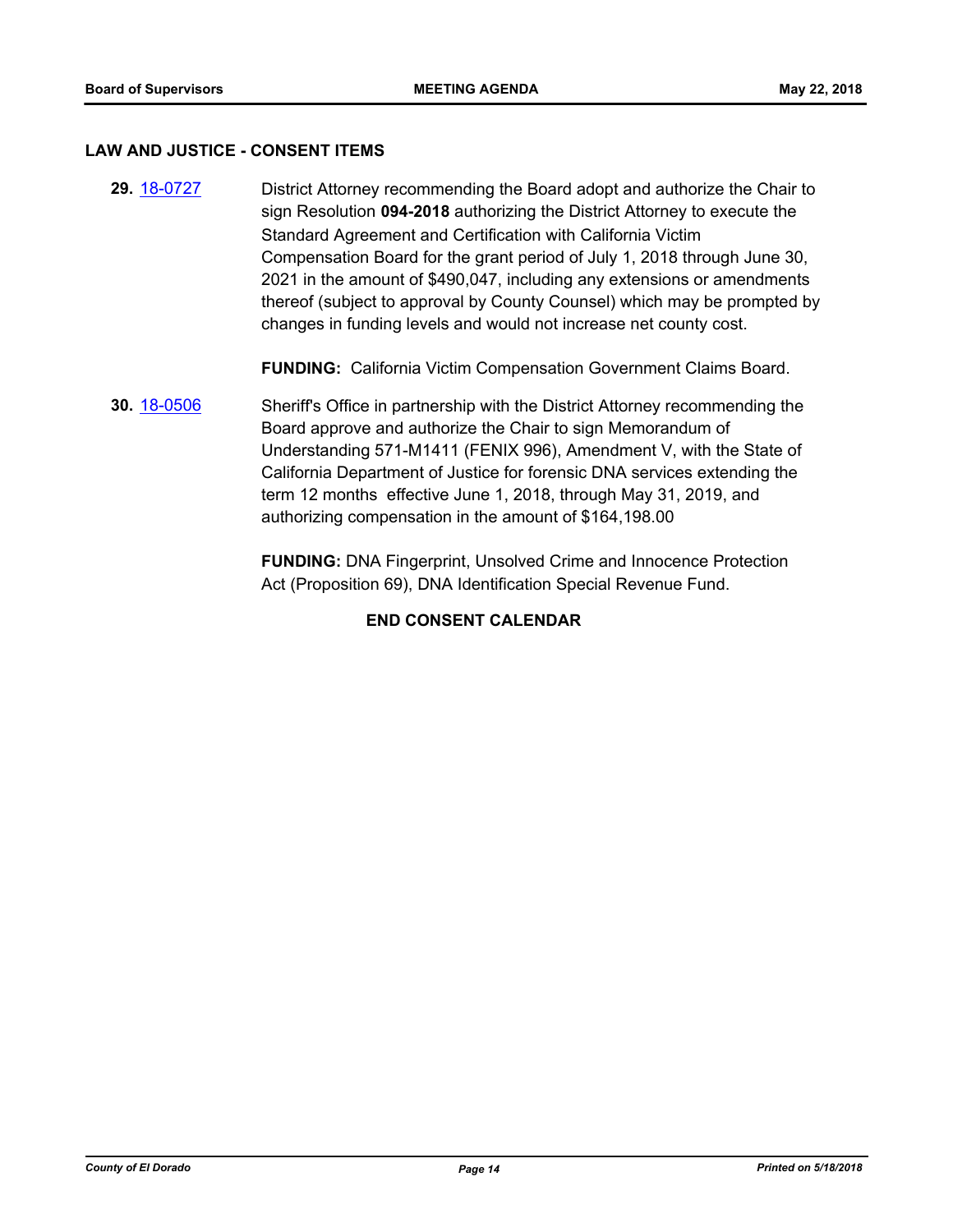#### **DEPARTMENT MATTERS (Items in this category may be called at any time)**

**31.** [18-0799](http://eldorado.legistar.com/gateway.aspx?m=l&id=/matter.aspx?key=24146) Vacation Home Rental Ad Hoc Committee recommending the Board approve and authorize the Chair to sign a voluntary collection agreement with Airbnb, Inc., for the collection and remittance of Transient Occupancy Tax levied on lodging transactions within the unincorporated area of the County that are booked through its online platforms. (Est. Time: 5 Min.)

## **FUNDING:** N/A

**32.** [18-0816](http://eldorado.legistar.com/gateway.aspx?m=l&id=/matter.aspx?key=24163) Vacation Home Rental Ad Hoc Committee recommending the Board consider the following:

> 1) Approve the **Introduction** (First Reading) of Ordinance **5085** amending Chapter 5.56 of the County ordinance code related to Vacation Home Rentals in the Lake Tahoe Basin to apply the chapter's provisions to the entire unincorporated area of the County and to incorporate revisions approved in concept by the Board of Supervisors on May 2, 2018; and 2) Waive full reading, read by title only and continue this matter to June 5, 2018 for **Final Passage** (Second Reading). (Est. Time: 30 Min.)

## **11:00 A.M. - TIME ALLOCATION**

**33.** [18-0188](http://eldorado.legistar.com/gateway.aspx?m=l&id=/matter.aspx?key=23530) Health and Human Services Agency, on behalf of the El Dorado County Commission on Aging, recommending the Board:

> 1) Adopt a Proclamation recognizing May 2018 as "Older Americans Month" in El Dorado County;

2) Present a certificate to each Senior of the Year nominee, mentioning, as noted on the certificate, their primary contribution to the community; and 3) Announce the 2018 County of El Dorado Senior of the Year, and present the award to the nominee selected by the Commission on Aging to receive this honor. (Est. Time: 20 Min.)

**FUNDING:** N/A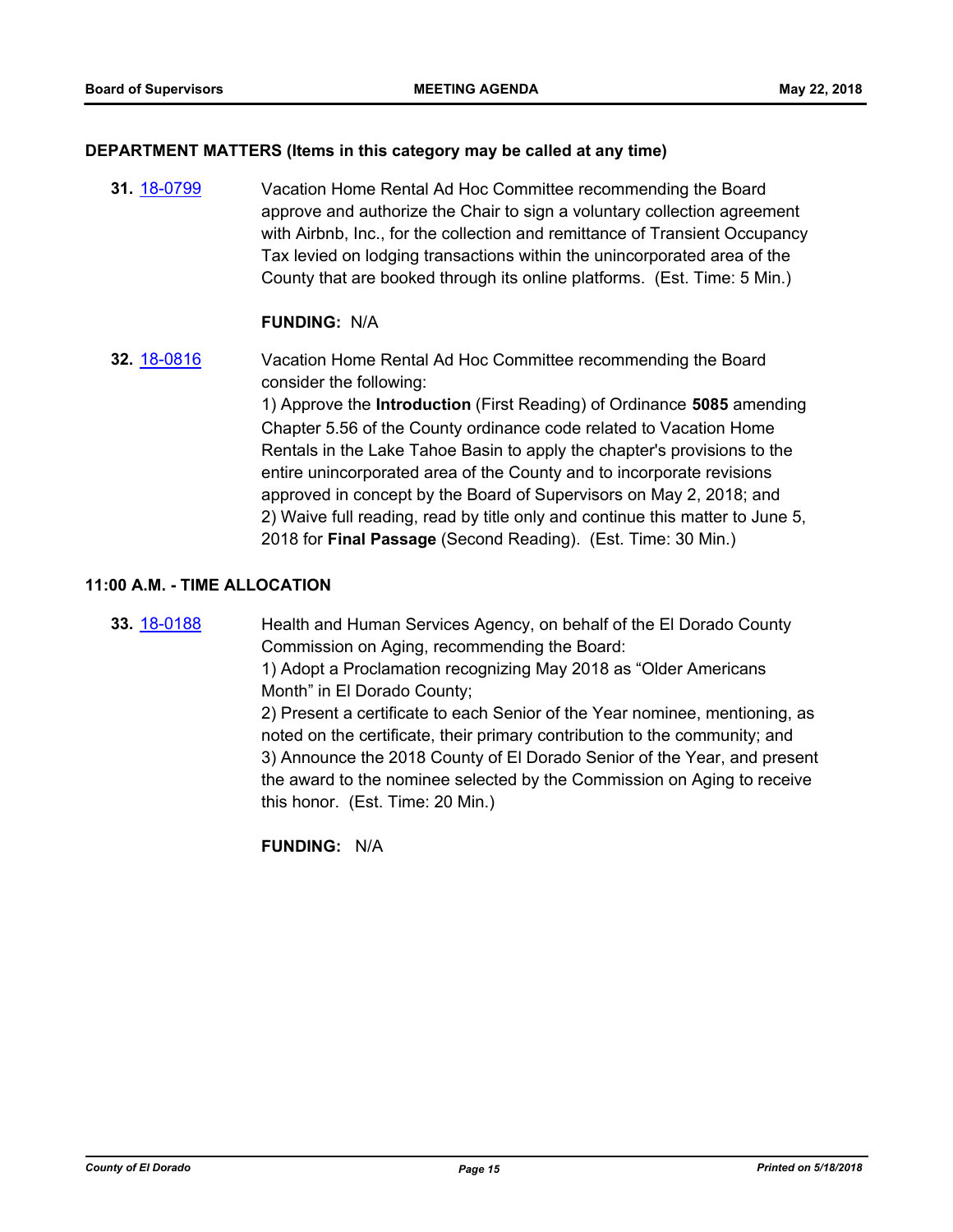**34.** [18-0812](http://eldorado.legistar.com/gateway.aspx?m=l&id=/matter.aspx?key=24159) Supervisor Ranalli recommending Board: 1) Receive presentation from Chief Mike Webb, CAL FIRE Amador-El Dorado Unit, on Growlersburg Conservation Camp #33 that includes information on the Camp's history and the fire suppression, emergency response, fuels management, forest restoration and community service programs provided by the Camp; 2) Approve and authorize signature of Chair on Proclamation recognizing the Growlersburg Conservation Camp Program on its 50 Year Anniversary of providing fire suppression and community service work throughout the County of El Dorado and the State of California; and 3) Encourage the community to attend the Growlersburg Conservation Camp's 50 Year Celebration on Friday, June 1, 2018, at the Growlersburg Camp in Georgetown. (Est. Time: 10 Min.) **35.** [18-0815](http://eldorado.legistar.com/gateway.aspx?m=l&id=/matter.aspx?key=24162) Supervisor Ranalli recommending the Board: 1) Approve and authorize Chair's signature on Proclamation of the Board of Supervisors recognizing Monday, May 28, 2018, as Memorial Day: and 2) Encourage the community to attend the Annual Memorial Day Ceremony on Monday, May 28, 2018, beginning promptly at 11:00 a.m. at the El

Dorado County Veterans Monument. (Est. Time: 5 Min.)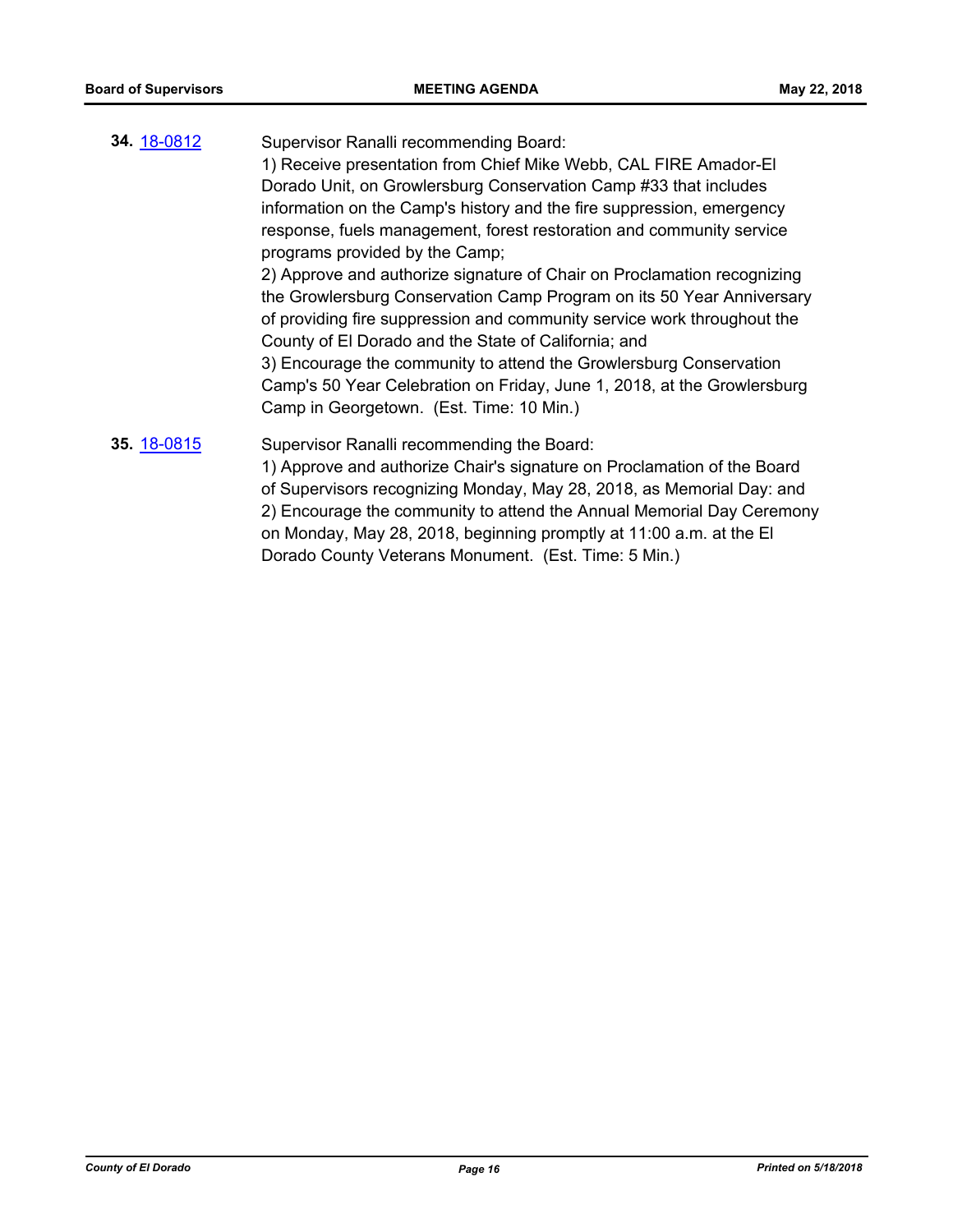### **1:00 P.M. - TIME ALLOCATION**

**36.** [18-0163](http://eldorado.legistar.com/gateway.aspx?m=l&id=/matter.aspx?key=23505) Health and Human Services Agency, recommending the Board: 1) Adopt and authorize the Chair to sign a Proclamation recognizing May 20, 2018 through May 26, 2018 as "Emergency Medical Services Week" in the County of El Dorado; and 2) Receive a presentation by the El Dorado County Emergency Services Authority and the California Tahoe Emergency Services Operations Authority, recognizing the contribution and dedication of certain emergency medical services nominees for outstanding contributions and dedication to their respective organizations. (Est. Time: 1 Hr.)

## **FUNDING:** N/A

#### **2:00 P.M. - TIME ALLOCATION**

| 37. 18-0765 | HEARING - The Board is asked to consider a request from the Diamond<br>Springs-El Dorado Fire Protection District ("District") to adopt and<br>authorize the Chair to sign Resolution 097-2018 revising development<br>impact mitigation fees for the District. (Est. Time: 10 Min.)                                                                                                                                                                                                                                                                                                                                                                                                                                                                                                                                                                                                                |
|-------------|-----------------------------------------------------------------------------------------------------------------------------------------------------------------------------------------------------------------------------------------------------------------------------------------------------------------------------------------------------------------------------------------------------------------------------------------------------------------------------------------------------------------------------------------------------------------------------------------------------------------------------------------------------------------------------------------------------------------------------------------------------------------------------------------------------------------------------------------------------------------------------------------------------|
| 38. 18-0769 | HEARING - The Board is asked to consider a request from the Cameron<br>Park Community Services District ("District") to adopt and authorize the<br>Chair to sign Resolution 098-2018 revising development impact mitigation<br>fees for the Cameron Park Fire Department. (Est. Time: 10 Min.)                                                                                                                                                                                                                                                                                                                                                                                                                                                                                                                                                                                                      |
| 39. 18-0792 | HEARING - The Board is asked to consider a request from the El Dorado<br>Hills Community Services District ("District") to adopt and authorize the<br>Chair to sign Resolution 101-2018 revising parks and recreation<br>development impact mitigation fees for the District. (Est. Time: 30 Min.)                                                                                                                                                                                                                                                                                                                                                                                                                                                                                                                                                                                                  |
| 40. 18-0774 | HEARING - To consider a request submitted by Dean Getz appealing the<br>Planning Commission's April 26, 2018, approval of Tentative Subdivision<br>Map TM14-1524/Planned Development PD14-0008/Serrano Village J, Lot<br>H on property identified by Assessor's Parcel Numbers 123-370-01,<br>123-370-03, and 123-280-10, consisting of 25.27 acres, in the El Dorado<br>Hills area; and staff recommending the Board take the following actions:<br>1) Find the project Statutorily Exempt under California Environmental<br>Quality Act Guidelines Section 15182; and<br>2) Deny the appeal, thereby upholding the Planning Commission's April 26,<br>2018, approval of Tentative Subdivision Map TM14-1524/Planned<br>Development PD14-0008 based on the Findings (Attachment B) and<br>subject to the Conditions of Approval (Attachment C). (Supervisorial<br>District 1) (Est. Time: 30 Min.) |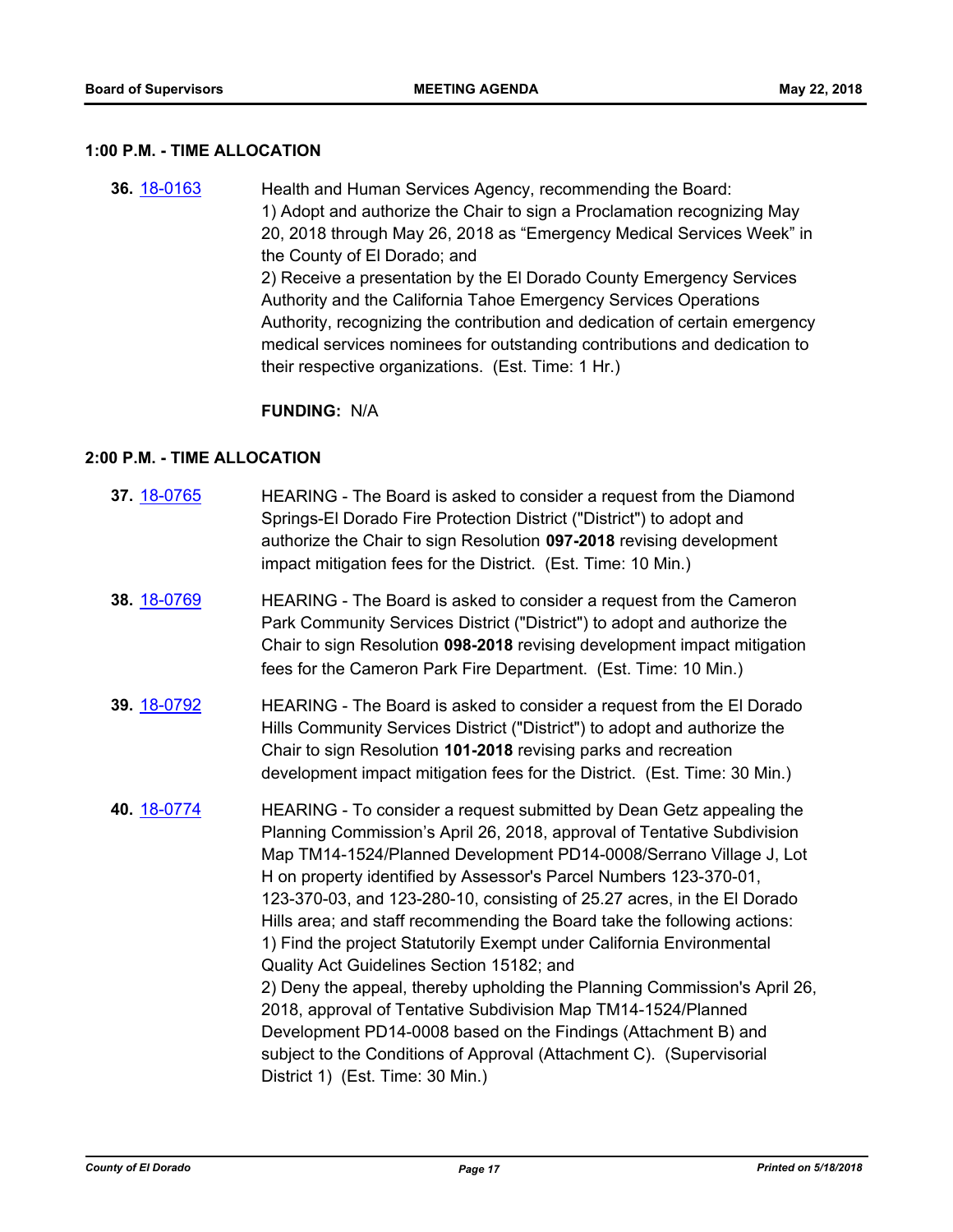## **ITEMS TO/FROM SUPERVISORS**

**CAO UPDATE**

**ADJOURNMENT**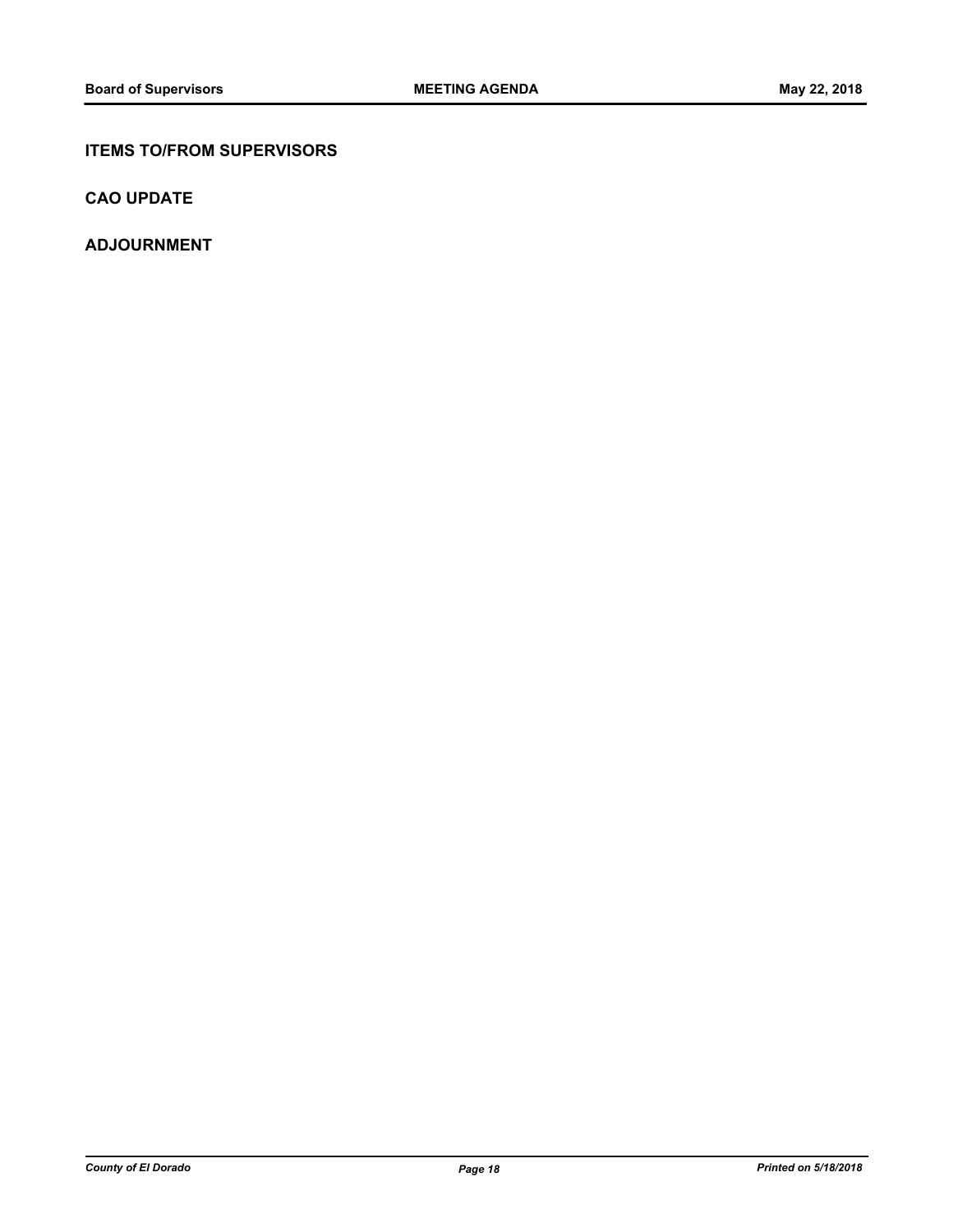## **CLOSED SESSION**

| 41. 18-0786 | Pursuant to Government Code Section 54956.9(d)(1)- Existing<br>Litigation. Title: Claim of Lajos Gyarmati v. County of El Dorado,<br>Worker's Compensation Claim Settlement, ELAF-548511. (Est. Time: 5<br>$Min.$ )                                                                                                                                                                                                                            |
|-------------|------------------------------------------------------------------------------------------------------------------------------------------------------------------------------------------------------------------------------------------------------------------------------------------------------------------------------------------------------------------------------------------------------------------------------------------------|
| 42. 18-0787 | Pursuant to Government Code Section 54956.9(d)(1)- Existing<br>Litigation. Title: Claim of Barbara Daniel v. County of El Dorado,<br>Worker's Compensation Claim Settlement, ELOR-148460. (Est. Time: 5<br>Min.)                                                                                                                                                                                                                               |
| 43. 18-0788 | Pursuant to Government Code Section 54956.9(d)(1)- Existing<br>Litigation. Title: Claim of Barbara Seeley v. County of El Dorado,<br>Worker's Compensation Claim Settlement, ELAF-548482. (Est. Time: 5<br>$Min.$ )                                                                                                                                                                                                                            |
| 44. 18-0848 | Conference with Legal Counsel - Existing Litigation pursuant to<br>Government Code section 54956.9(d)(1). Title: Citizens for Sensible<br>Development in El Dorado Hills and Sue Taylor v. County of El Dorado and El<br>Dorado County Board of Supervisors; Spanos Corporation and Tradewinds<br>Lodge Real Parties in Interest (El Dorado County Superior Court Case No.<br>PC20180127) Number of potential cases: (1). (Est. Time: 15 Min.) |
| 45. 18-0852 | <b>Conference with Legal Counsel - Significant Exposure to Litigation</b><br>pursuant to Government Code Section 54956.9(d)(2). Title: Wilmoth v<br>EDC, Number of potential cases: (1). (Est. Time: 10 Min.)                                                                                                                                                                                                                                  |
| 46. 18-0859 | <b>Conference with Legal Counsel - Significant Exposure to Litigation</b><br>pursuant to Government Code Section 54956.9(d)(2). Number of potential<br>cases: (1). (Est. Time: 10 Min.)                                                                                                                                                                                                                                                        |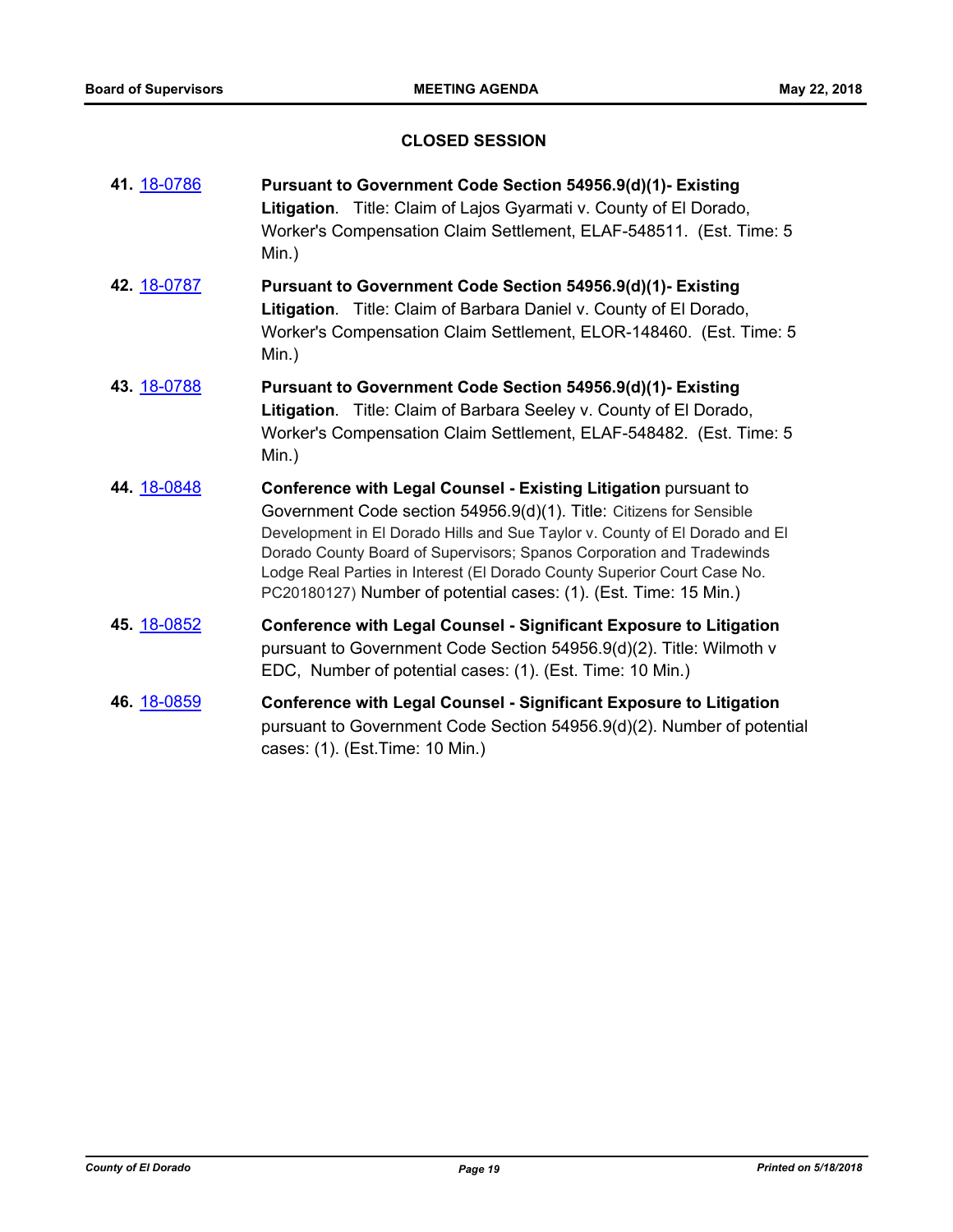On August 19, 2003, the Board adopted the following protocol: It is a requirement that all speakers, County staff and the public, when approaching the podium to make a visual presentation to the Board of Supervisors, must provide the Clerk with the appropriate number of hard copies of the presentation for Board members and the audience.

Digital Recordings of regular, Tuesday Board of Supervisors meeting are BROADCAST ON CABLE TV as follows:

West Slope - Comcast - Channel 15, Wednesday at 1:00 P.M. (day after Tuesday meeting) and Tuesday at 7:00 A.M. (One week after previous Tuesday Meeting)